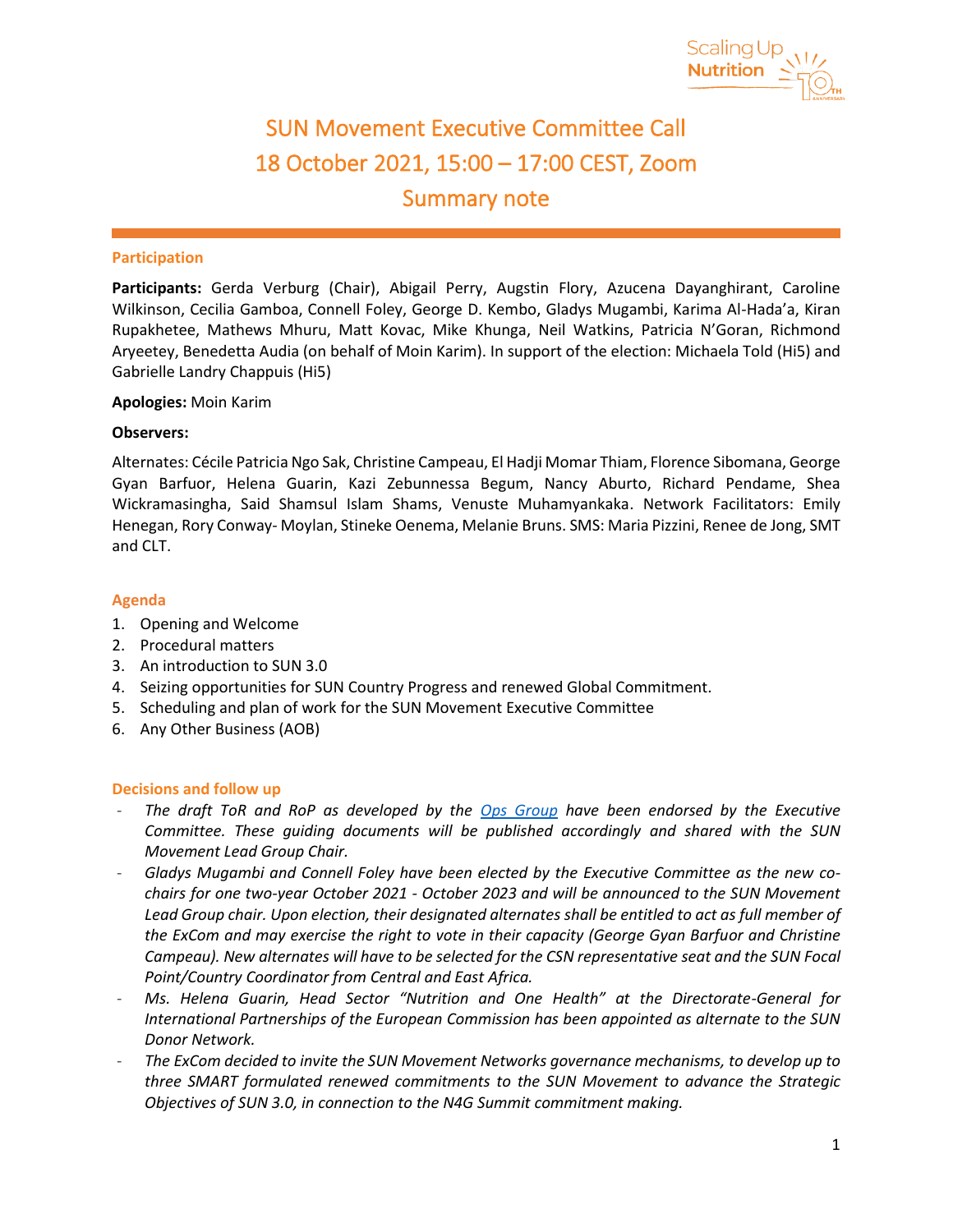

## Summary note

# **1. Opening and Welcome (SUN Movement Coordinator)**

The SUN Movement Coordinator opened the meeting and welcomed all new members to the SUN Movement Executive Committee (ExCom). The Coordinator clarified that in this exceptional situation, she would chair the meeting and support the election of the new co-chairs. All members were invited to introduce themselves.

## **2. Procedural matters (SUN Movement Coordinator**)

After a brief overview by the Coordinator, the ExCom endorsed the revised Terms of Reference and Rules of Procedure as prepared by the Ops group without further comments and questions.

The four co-chair candidates: Gladys Mugambi, Mathews Mhuru, Matt Kovac and Connell Foley, provided a brief statement on their motivation to become co-chair of the SUN Movement Executive Committee [\(bios\)](https://scalingupnutrition.sharepoint.com/:w:/s/public55/EekHa77jnQdMgR7v0Urs_CQBFwXmSh0cau4XdTzQrwKr6Q?e=CfEih3). In the first round of voting for the co-chair seat designated for a SUN Country representative, Gladys Mugambi won the vote over Mathews Mhuru (10 to 6). In the second round of voting for the remaining seat, Connell Foley won with the most votes  $(11)<sup>1</sup>$ . The voting was done through a secret ballot vote, executed with support of external consultants[, HumanImpact5,](https://humanimpact5.ch/hi5-people/) who also supported the SUN Ops Group work. Results of the vote are available [here.](https://scalingupnutrition.sharepoint.com/:b:/s/public55/Efmb_1T1kVlAlddz5V49WloBTACd5PRoPXP_U-05XGRhWg?e=Y7Wfdg)

The Coordinator informed the ExCom that the donor network has nominated Ms. Helena Guarin, Head Sector "Nutrition and One Health" at the Directorate-General for International Partnerships of the European Commission as the alternate. The process of her nomination was clarified and without objection she was appointed as alternate to the SUN Donor Network.

## **3. An introduction to SUN 3.0**

During the election of the Co-Chairs two videos were shown to give a brief introduction and background on SUN 3.0. The [10 years SUN Movement](https://www.youtube.com/watch?v=MjnP2Ladhe8&ab_channel=ScalingUpNutritionMovement) and [Message by ED Henrietta Fore.](https://www.youtube.com/watch?v=SKxYTgcVNfo&ab_channel=ScalingUpNutritionMovement)

## **4. Seizing opportunities for SUN Country Progress and renewed Global Commitment.**

The SUN Movement Coordinator presented an update on N4G and presented a proposal to the ExCom for all Networks to jointly present renewed commitments to the SUN Movement as the SUN Global Support System. The ExCom embraced the idea but emphasized that efforts should not distract from the ongoing work to support the development of country or individual institutional/organizational commitments, to avoid any duplications and to ensure they are meaningful despite the short timeframe. The ExCom also emphasized that this is a unique opportunity for SUN Networks to renew their commitment –in up to three concrete commitments- to the SUN Movement to advance the Strategic Objectives of the SUN 3.0 strategy and make it part of the N4G commitment making. Country representatives flagged that there could be an emphasis on setting up additional CSN, SBN, UN or Donor networks if they don't yet exist in a country, better engagement of the private sector, focus and support on local governance, national nutrition plans and support for national multi-sectoral platforms.

 $1$  Mathews Mhuru won 3 votes and Matt Kovac won 2 votes.